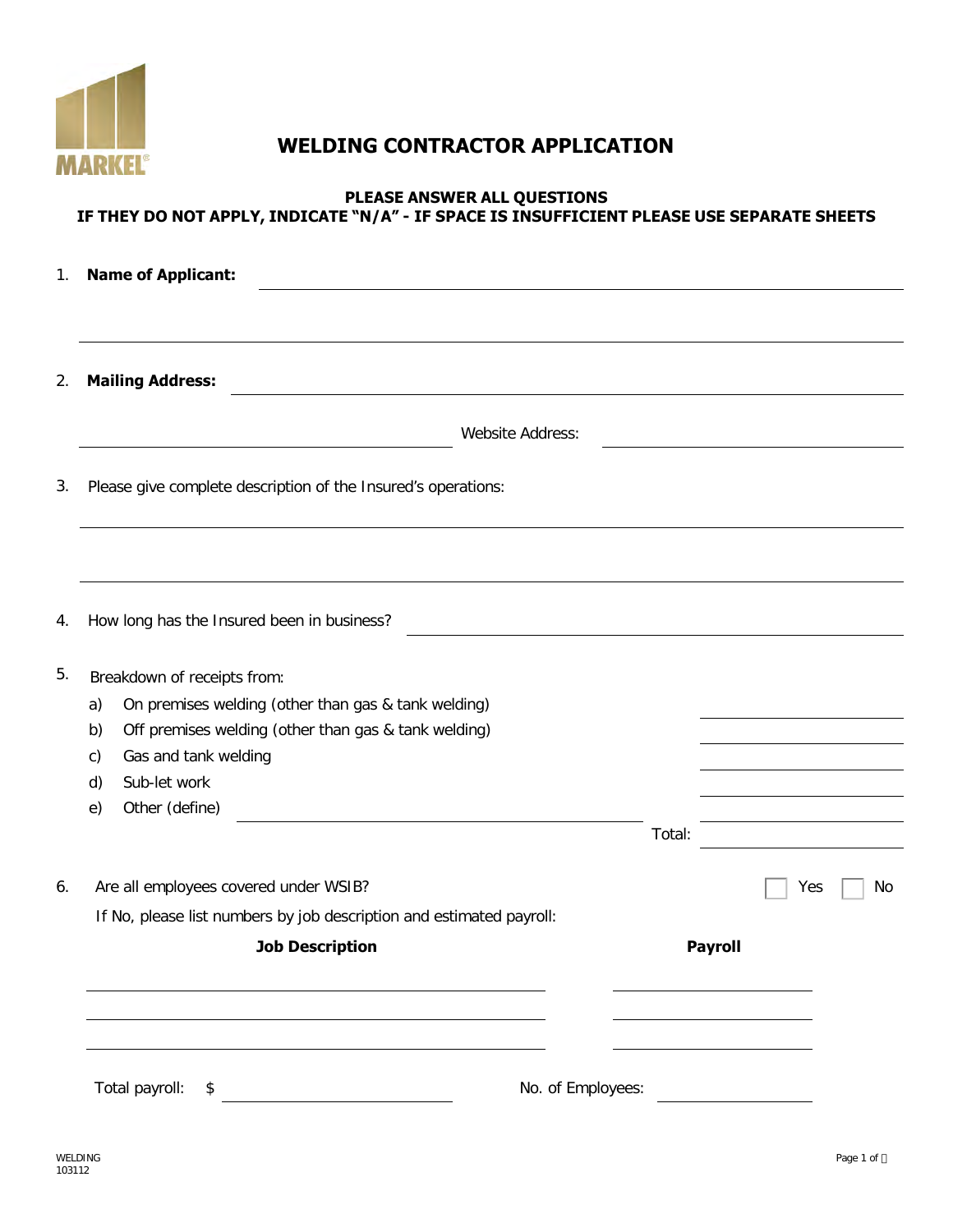|  |  |  |  |  |  | Describe work performed for Applicant by sub-contractors: |
|--|--|--|--|--|--|-----------------------------------------------------------|
|--|--|--|--|--|--|-----------------------------------------------------------|

| Is evidence of Liability Insurance obtained from all sub-contractors?<br>If No, please explain: | Yes                                                               | No                                                                                                                |
|-------------------------------------------------------------------------------------------------|-------------------------------------------------------------------|-------------------------------------------------------------------------------------------------------------------|
|                                                                                                 |                                                                   |                                                                                                                   |
| If "Yes", please advise what limits they are required to provide.                               |                                                                   |                                                                                                                   |
| Does applicant have any agreements assuming liability?<br>If No, please explain:                | Yes                                                               | No                                                                                                                |
|                                                                                                 |                                                                   |                                                                                                                   |
|                                                                                                 |                                                                   |                                                                                                                   |
| Confirm all welding operations are carried out in conformity with standard industry practice.   |                                                                   |                                                                                                                   |
| Are all welders certified in compliance with Government requirements?<br>If No, please explain: | Yes                                                               | No.                                                                                                               |
|                                                                                                 |                                                                   |                                                                                                                   |
| to new employees:                                                                               |                                                                   |                                                                                                                   |
|                                                                                                 | If "Yes", please advise what limits they are required to provide. | List courses, seminars, etc. the principals and supervisory staff have completed. What instructions will be given |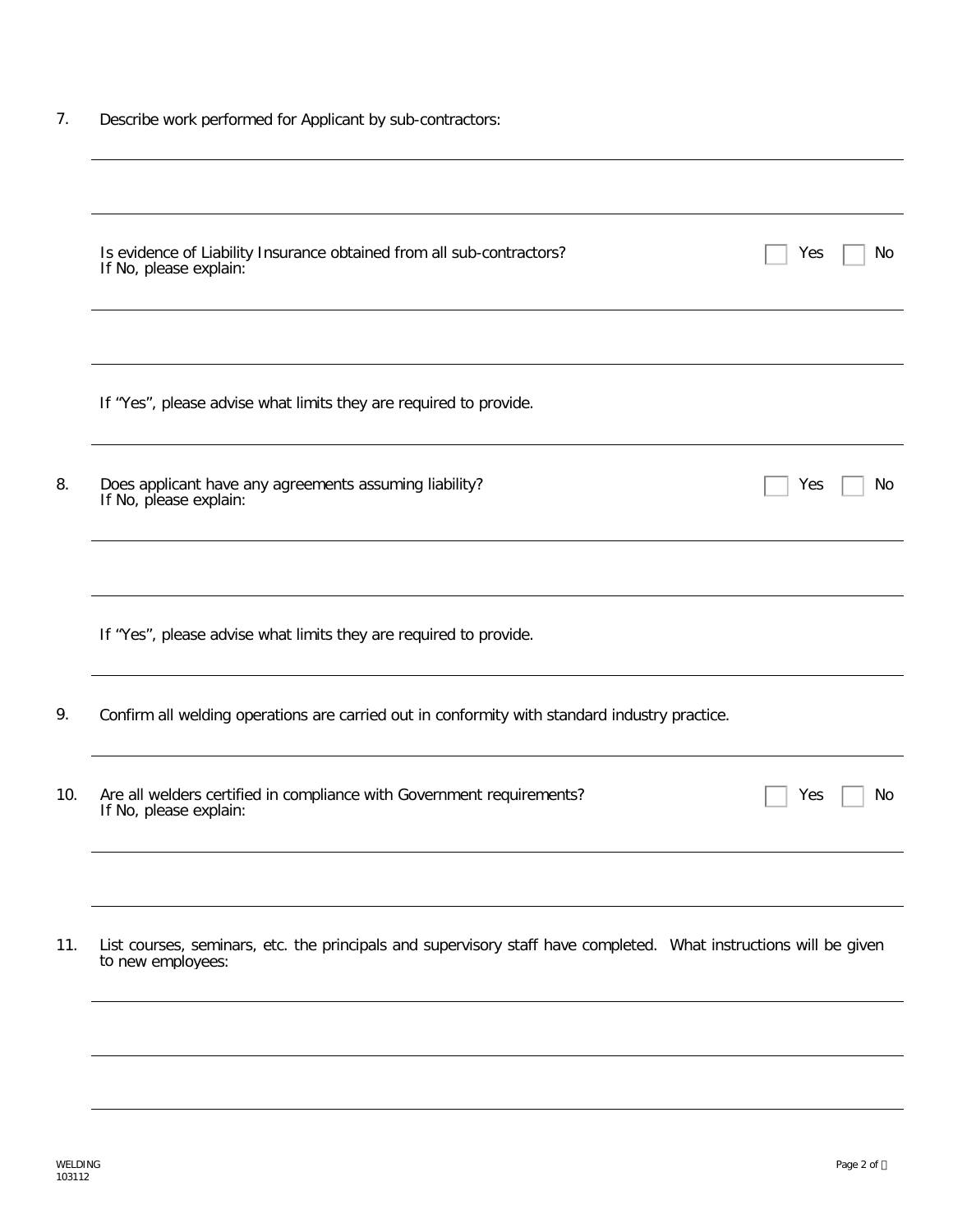| 12. | Are consultants involved at any time in connection with welding operations?                           | No<br>Yes    |
|-----|-------------------------------------------------------------------------------------------------------|--------------|
| 13. | Describe applicant's experience in this business:                                                     |              |
|     |                                                                                                       |              |
| 14. | Describe the average size of job undertaken by the applicant:                                         |              |
|     |                                                                                                       |              |
| 15. | Describe the largest job undertaken by the applicant:                                                 |              |
|     |                                                                                                       |              |
| 16. | <b>Non-Owned Automobile</b><br>Number of employees using their cars on company business:<br>Regularly | Occasionally |
|     | Estimated annual cost of:                                                                             |              |
|     | cars operated under contract<br>hired cars                                                            |              |
| 17. | Does applicant presently carry insurance?<br>If yes, who is present insurer<br>Premium:               | Yes<br>No    |
|     | Is the present insurance Claims Made?<br>If Yes, state retro date:<br>No<br>Yes                       |              |
|     | Are they willing to renew?<br>No<br>Yes                                                               |              |
|     | If No, please explain:                                                                                |              |
|     | Does the policy cover all operations of the Insured?                                                  | No<br>Yes    |
|     | If No, please describe:                                                                               |              |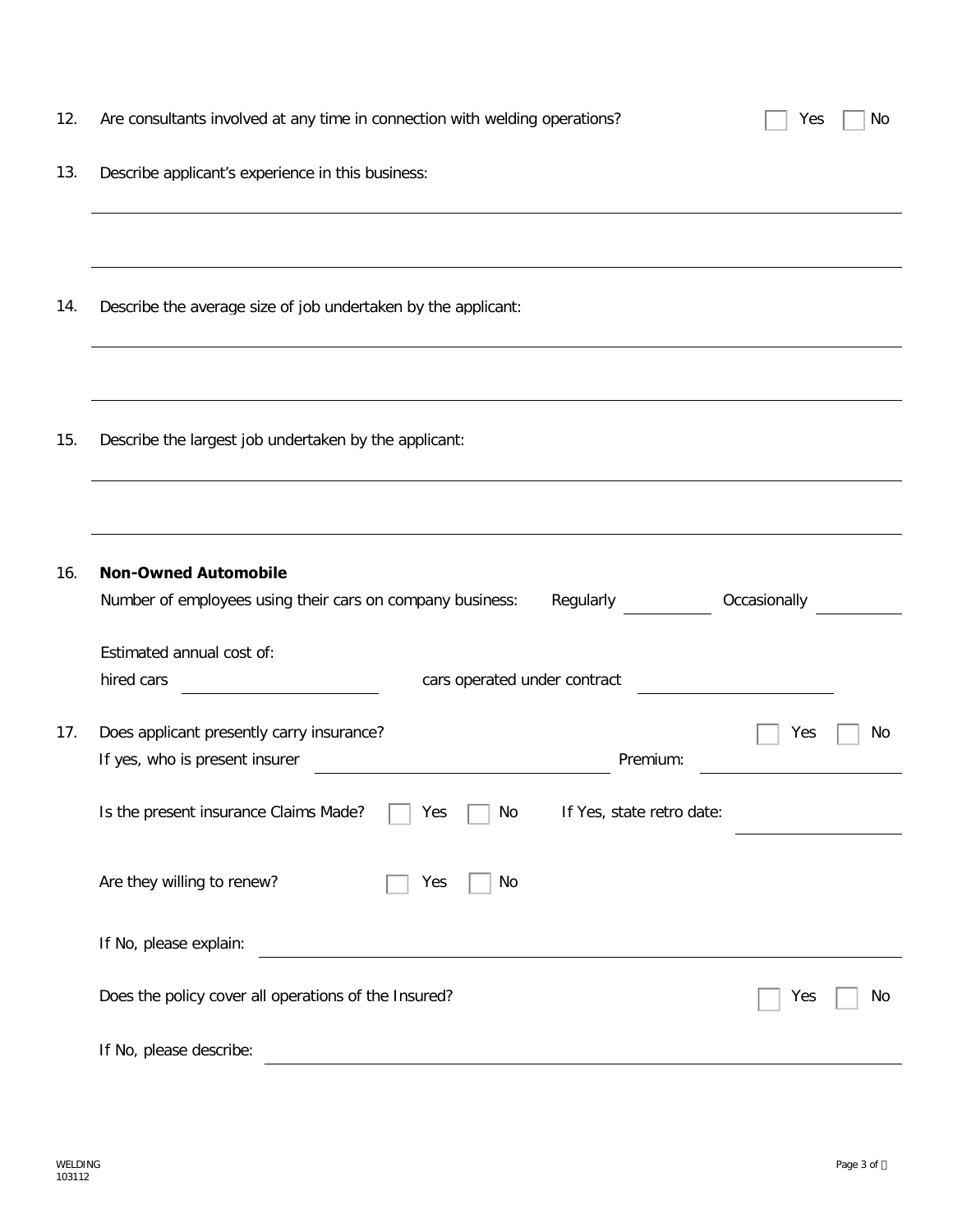### 18. **Claims History:**

Include total costs from ground up for each claim, including defense costs and deductible. Include loss experience of companies which have been taken over or merged with your company.

|                                                                                     |                                                                                     | AMOUNT         |             |                 |                   |               |
|-------------------------------------------------------------------------------------|-------------------------------------------------------------------------------------|----------------|-------------|-----------------|-------------------|---------------|
| Date of                                                                             | <b>Describe Occurrence</b>                                                          | <b>Reserve</b> | <b>Paid</b> | <b>Expenses</b> | <b>Deductible</b> | <b>Status</b> |
| <b>Occurrence</b>                                                                   | <b>And Injury or Damage</b>                                                         |                |             |                 |                   |               |
|                                                                                     |                                                                                     |                |             |                 |                   |               |
|                                                                                     |                                                                                     |                |             |                 |                   |               |
|                                                                                     |                                                                                     |                |             |                 |                   |               |
|                                                                                     |                                                                                     |                |             |                 |                   |               |
| Are you aware of any other incidents which may result in claims against you?<br>Yes |                                                                                     |                |             |                 |                   |               |
|                                                                                     | If Yes, give details:                                                               |                |             |                 |                   |               |
| <b>Accident Prevention and First Aid</b><br>19.                                     |                                                                                     |                |             |                 |                   |               |
|                                                                                     | Are any employees trained in First Aid?<br>If Yes, please describe:                 |                |             |                 | Yes               | No            |
|                                                                                     |                                                                                     |                |             |                 |                   |               |
|                                                                                     | Fire alarm - other warning systems:                                                 |                |             |                 |                   |               |
|                                                                                     | Is there a security officer or are there loss prevention engineers employed?<br>Yes |                |             |                 |                   |               |
| 20.                                                                                 | Specify the of liability required:                                                  |                |             |                 |                   |               |

#### **ANY POLICY ISSUED WILL BE SUBJECT TO A WELDING WARRANTY.**